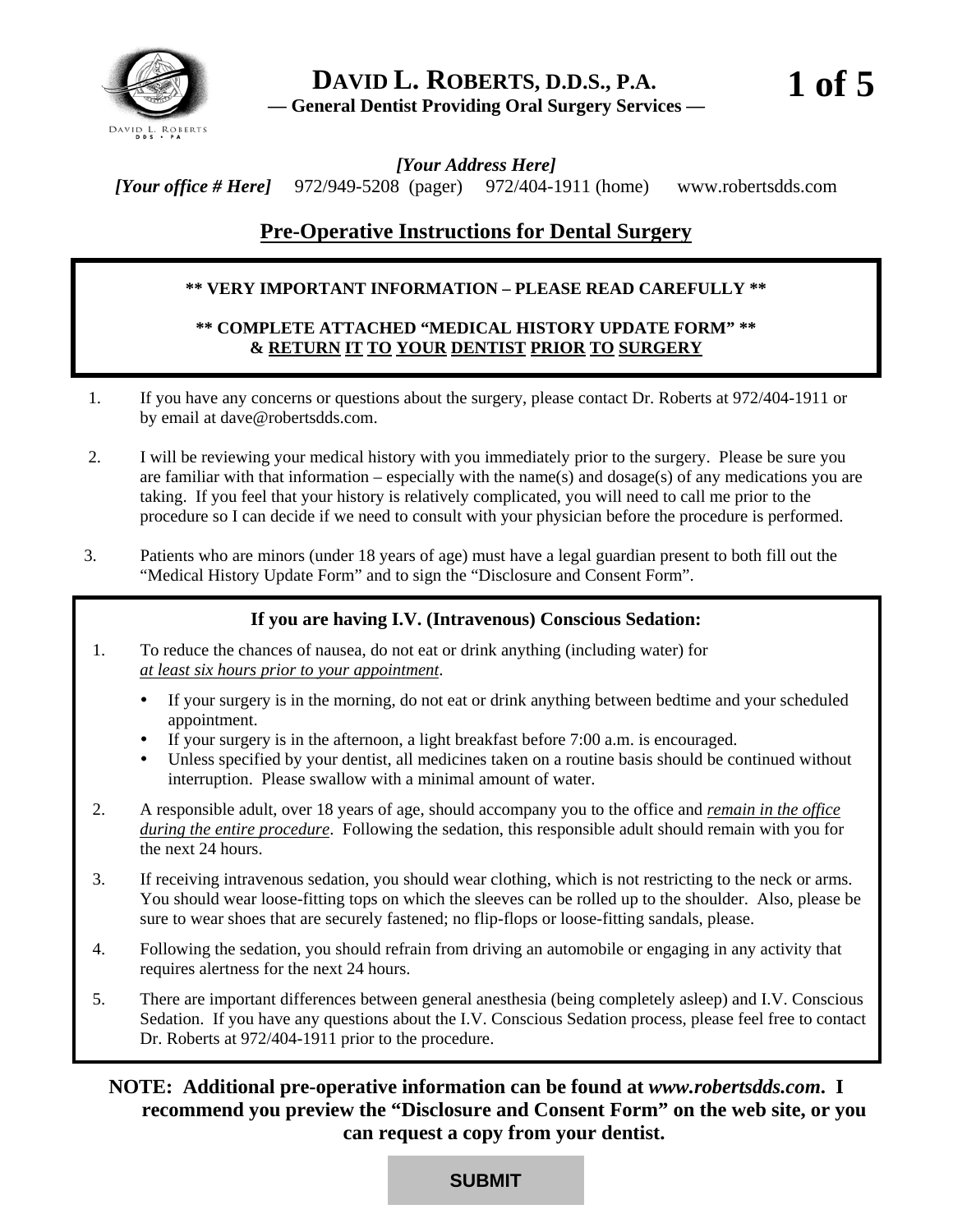

*[Your Address Here] [Your office # Here]* 972/949-5208 (pager)972/404-1911 (home) [www.robertsdds.com](http://www.robertsdds.com/)

# **Medical History Update Form**

|                   |                                                                                                             |    |        | Date                                                                                                                                                                                                                                                                                                                                      |
|-------------------|-------------------------------------------------------------------------------------------------------------|----|--------|-------------------------------------------------------------------------------------------------------------------------------------------------------------------------------------------------------------------------------------------------------------------------------------------------------------------------------------------|
| Name              |                                                                                                             |    |        | Dentist's Name                                                                                                                                                                                                                                                                                                                            |
|                   | First<br>Last                                                                                               |    | Middle |                                                                                                                                                                                                                                                                                                                                           |
| Social Security # |                                                                                                             | Ht | Wt     | Date of Birth                                                                                                                                                                                                                                                                                                                             |
|                   |                                                                                                             |    |        | If you are completing this form for another person, what is your relationship to that person?                                                                                                                                                                                                                                             |
|                   |                                                                                                             |    |        | For the following questions, circle yes or no, whichever applies. Your answers are for our records only and will be considered<br>confidential. Please note that during your initial visit, you will be asked some questions about your responses to this<br>questionnaire, and there may be additional questions concerning your health. |
| 2.<br>3.          | Has there been any change in your general                                                                   |    |        | Yes $\bigcirc$ No $\bigcirc$<br>h. Hepatitis, jaundice, or liver disease<br>YesONo O<br>k. Respiratory problems, bronchitis, etc.                                                                                                                                                                                                         |
|                   | Are you now under the care of a<br>If so, for what condition?<br>The name and address of your physician is: |    |        | YesONo                                                                                                                                                                                                                                                                                                                                    |

| 6. Have you had any serious illness, operation, or been |  |
|---------------------------------------------------------|--|
|                                                         |  |
| Are you taking any medicine(s) including                |  |

| $\ldots$ and you taking any incurding $\ldots$ , increasing |  |
|-------------------------------------------------------------|--|
|                                                             |  |
| If so, what medicine(s) are you taking?                     |  |

- 8. Do you have or have you had any of the following diseases or problems?
	- a. Damaged or artificial heart valves, heart murmur, or rheumatic heart disease .......  $YesONo$ b. Cardiovascular disease, angina, heart attack, heart trouble, stroke .................... Yes No
		- c. Allergy ................................................... Yes No d. Sinus trouble........................................... Yes No e. Asthma or hay fever............................... Yes No f. Fainting spells or seizures ...................... Yes No
		- g. Diabetes.................................................. Yes No

|     | k. Respiratory problems, bronchitis, etc. Yes $\bigcirc$ No $\bigcirc$ |          |  |
|-----|------------------------------------------------------------------------|----------|--|
|     | Stomach ulcer or hyperacidity  YesONoO<br>1.                           |          |  |
|     |                                                                        | YesONo   |  |
|     | n. High or Low blood pressure                                          | YesONo   |  |
|     | o. Sexually transmitted disease                                        | YesONo O |  |
|     | p. Epilepsy/other neurological disease? $YesONo$                       |          |  |
|     |                                                                        |          |  |
| 9.  | Have you had abnormal bleeding?  Yes ONo O                             |          |  |
|     |                                                                        |          |  |
| 10. | Do you have any blood disorder such                                    |          |  |
|     |                                                                        |          |  |
| 11. | Have you been treated for a tumor?  Yes $\bigcirc$ No $\bigcirc$       |          |  |
|     | 12. Are you allergic or have you had a reaction to:                    |          |  |
|     |                                                                        |          |  |
|     |                                                                        |          |  |
|     |                                                                        |          |  |
|     | d. Barbiturates, sedatives, sleeping pills  YesONo O                   |          |  |
|     |                                                                        |          |  |
|     | f.                                                                     |          |  |
|     |                                                                        |          |  |
|     | h. Other                                                               |          |  |
|     | Women                                                                  |          |  |
|     |                                                                        |          |  |
|     | 14. Do you have any menstrual problems? $YesONo\ddot{\bigcirc}$        |          |  |

## **Women**

| 14. Do you have any menstrual problems?  YesONo O |  |
|---------------------------------------------------|--|
|                                                   |  |
|                                                   |  |

I certify that I have read and understand the above. I acknowledge that my questions, if any, about the inquiries set forth above have been answered to my satisfaction. I will not hold my dentist, or any other member of his/her staff, responsible for any errors or omissions that I may have made in the completion of this form. If your medical history is complex or if you feel you would like to provide us with additional information, it would be helpful for us if you would use the back of this form to write out a chronological narrative of your medical history.

Signature of Dr. Roberts Signature of Patient (or Patient's Guardian)

# **\*\* RETURN THIS COMPLETED FORM TO YOUR DENTIST PRIOR TO SURGERY \*\***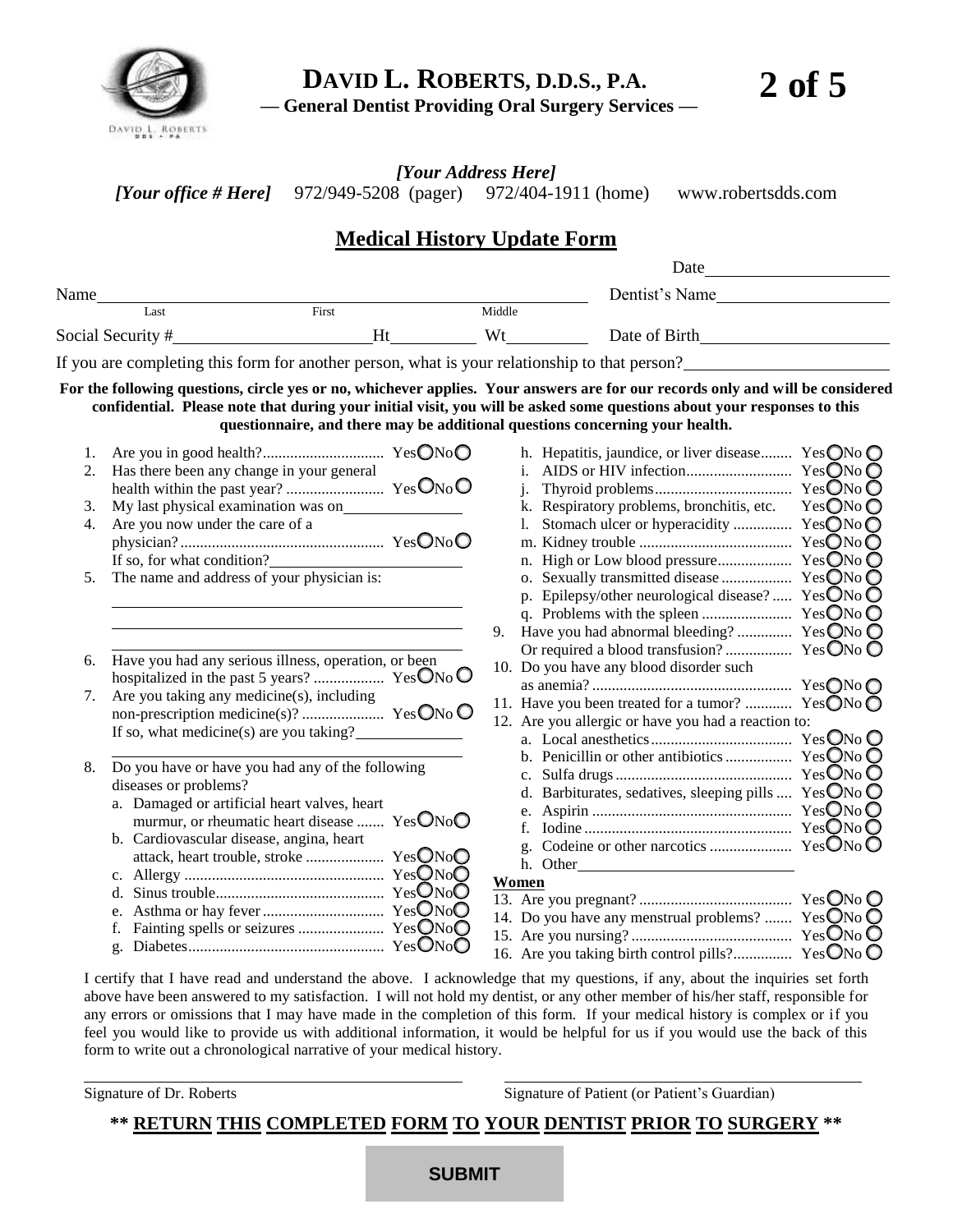

*[Your Address Here]* 

*[Your office # Here]* 972/949-5208 (pager)972/404-1911 (home) [www.robertsdds.com](http://www.robertsdds.com/) 

#### **DISCLOSURE AND CONSENT -- DENTAL AND ORAL SURGERY**

*TO THE PATIENT: You have the right, as a patient, to be informed about your condition and about the recommended surgical, medical, or diagnostic procedures to be used so that you may make the decision whether or not to undergo the procedure after knowing the risks and hazards involved. This disclosure is not meant to scare or alarm you; it is simply an effort to make you better informed so you can give or withhold your consent to the procedure.* 

I voluntarily request David L. Roberts, D.D.S., P.A. and such associates, technical assistants, and other health care providers as they may deem necessary, to treat my condition which has been explained to me as:

#### *Non-restorable, Periodontally-involved, and/or Impacted Teeth*

I(we) understand that the following surgical, medical, and/or diagnostic procedures are planned for me(us), and I(we) voluntarily consent and authorize these procedures under local anesthesia supplemental by: \_\_\_\_ Nitrous Oxide \_\_\_\_ I.V. Sedation \_\_\_\_ Oral Sedation

#### *Surgical Extraction of Teeth*

I(we) understand that my doctor may discover other or different conditions which require additional or different procedures than those planned. I(we) authorize my doctor and such associates, technical assistants, and other health care providers to perform such other procedures which are advisable in their professional judgment.

I(we) understand that no warranty or guarantee has been made to me as to result or cure. I(we) have been given both oral and written post-operative instructions, and I(we) agree to personally contact Dr. Roberts in the event I(we) have a problem. I(we) will follow his instructions until that problem has been satisfactorily resolved. I(we) realize that in the event I(we) develop certain complications, I(we) may miss school or work schedules or I(we) may incur additional, unexpected expenses, including, but not limited to, expenses for other dentists, doctors, or medical facilities.

I(we) understand Dr. Roberts is not employed by my dentist but is an independent contractor and will receive a portion of the fee paid to my dentist for these services. I(we) have chosen Dr. Roberts from the alternatives I(we) have been offered to perform my dental surgery. I(we) understand that Dr. Roberts is a General Dentist.

Just as there may be risks and hazards in continuing my present condition without treatment, there are also risks and hazards related to the performance of the surgical, medical, and/or diagnostic procedures planned for me. I(we) realize that common to surgical, medical, and/or diagnostic procedures is the potential for infection, pain, swelling, bleeding, bruising, allergic reactions, and even death. I(we) also realize that the following risks and hazards may occur in connection with this particular procedure:

- 1. Temporary or permanent nerve injury resulting in altered sensations or numbness of the lips, chin, tongue, teeth, and/or gums.
- 2. Damage to adjacent teeth and/or dental restorations.
	- 3. Soreness at injection sites and/or along veins, as well as discoloration of the injection sites, face, and/or jaws.
- 4. Opening of the sinus requiring additional treatment.
	- 5. Jaw fracture, muscle spasms, and/or limited opening of jaws for several days or weeks.
	- 6. Small root fragments remaining in the jaw due to an increased possibility of surgical complications.
- 7. Jaw joint (TMJ) tenderness, soreness, pain, or locking, which may be temporary or permanent.
- 8. Other

I(we) understand that I.V. Conscious Sedation ("twilight sleep") and other forms of supplemental sedation involve additional risks and hazards, but I(we) request the use of I.V. Conscious Sedation and/or other forms of supplemental anesthesia to assist in the relief and protection from pain during the planned and additional procedures. I(we) realize the I.V. Conscious Sedation and/or other forms of supplemental anesthesia may have to be changed possibly without explanation to me(us). I(we) understand this is not general anesthesia (being completely asleep), and that it is unlikely, but I may have unpleasant memories of the procedure.

I(we) understand that certain complications may result from the use of any I.V. sedative or other form of anesthesia, including respiratory problems, drug reactions, paralysis, brain damage, or even death. Other risks and hazards which may result from the use of I.V. sedation or other sedatives or anesthetics range from minor discomfort to injury of the vocal chords, teeth, and/or eyes.

I(we) have been given an opportunity to ask questions about my(our) condition, alternative forms of anesthesia and treatment, risks of non-treatment, the procedures to be used, and the risks and hazards involved, and I(we) believe that I(we) have sufficient information to give this consent.

I(we) certify this form has been fully explained to me(us), that I(we) have read it or have had it read to me(us), that the blank spaces have been filled in, and that I(we) understand its contents.

| DATE:                                                    | TIME:                           |  |
|----------------------------------------------------------|---------------------------------|--|
|                                                          |                                 |  |
|                                                          |                                 |  |
| Signature of Patient or Other Legally-Responsible Person | / Patient's Name (Please Print) |  |
|                                                          |                                 |  |
| WITNESS:                                                 | DATE:                           |  |
|                                                          |                                 |  |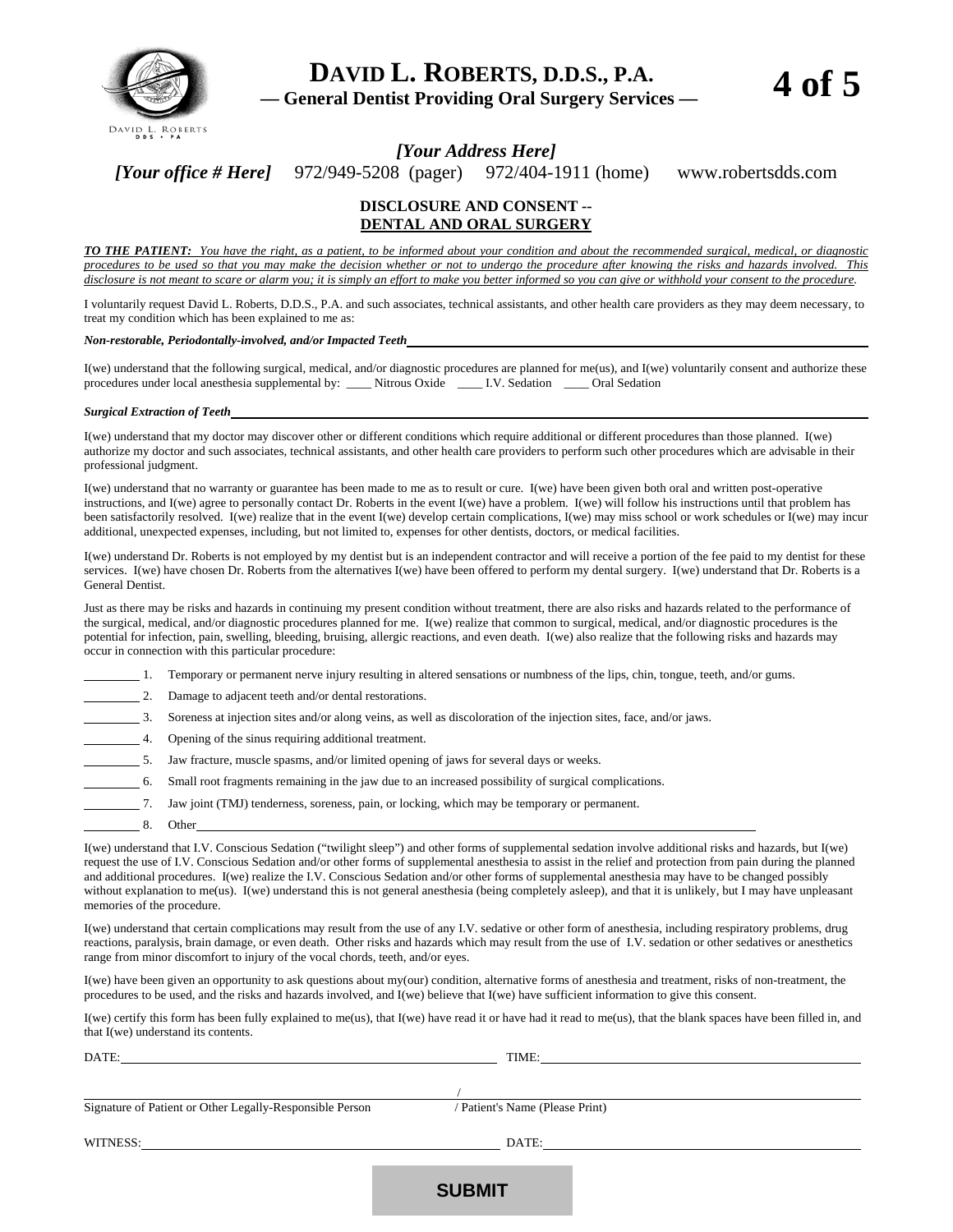

# **DAVID L. ROBERTS, D.D.S., P.A.**

— General Dentist Providing Oral Surgery Services —

972/241-1352 (office) 972/949-5208 (pager)972/404-1911 (home) [www.robertsdds.com](http://www.robertsdds.com/) 

# **INFORMATION FOR PATIENTS REGARDING POSSIBLE CHANGES IN SENSATIONS OF THE LIP, CHIN, OR TONGUE FOLLOWING DENTAL SURGERY.**

Dental surgery, like any other surgery, has certain inherent risks and limitations that may occur despite the experience and skill of the doctor. Following your surgery, it is possible that you may experience either temporary or permanent changes in the sensation or feelings of your lip, chin, or tongue. Permanent changes in sensation of the affected areas are extremely rare.

## *WHAT CAN CAUSE IT?*

Because the nerves that supply these regions are close to the area where the surgery is performed, the nerves may not function normally for a while afterwards. These nerves affect sensation only and not movement.

The most common cause of this type of injury is from the pressure that can occur during either the removal of a tooth root or by the placement of an implant in the lower jaw. Occasionally, hooks or curves on the root may tear some of the nerve fibers. Another possible cause of injury is during the administration of the local anesthesia (numbing medicine). X-rays are helpful but cannot tell us the exact location of the important structures. When the nerve is especially close to the site of the surgery, it could be nicked or cut. Additionally, the incidence and severity of nerve injuries increases with age. This is particularly true for lower wisdom teeth. Further, sometimes sensation is affected without knowing exactly what caused it.

### *HOW LONG WILL IT LAST?*

The likelihood that a change in sensation will occur and how long it will last can depend on many factors, including position of the tooth, the nerve, or the difficulty of the procedure. The duration of the condition is unpredictable and different in each case. It may last a few days, weeks, or months, and in very rare instances, may be permanent. In the majority of cases, the sensory loss gradually returns to normal although you may not be aware of any immediate improvement. Nerve tissue is the slowest tissue in the body to heal, and it can be weeks or months before you notice significant improvements. Nonetheless, it is important for you to stay in touch with us, so we may advise you of your specific circumstances.

## *HOW CAN I TELL IF I AM GETTING BETTER?*

During nerve recovery, you may notice changes such as tingling, as if a local anesthetic is wearing off. Other sensations may also be present. Do not be alarmed; this is often a positive sign. It is important for you to help us in recording any changes in your symptoms so that we may better answer your questions and advise you as to your prognosis.

### *WHAT IF IT DOESN'T GET BETTER? CAN ANYTHING BE DONE?*

If there has been absolutely no improvement in six weeks, then depending on your case, microsurgical repair could be considered. We can further council you on this possibility, and you will be referred to a specialist who is experienced and knowledgeable in this area.

### *IN SUMMARY*

Remember, in the overwhelming number of instances of altered sensation, all or most of the normal sensation will return. If residual symptoms do remain, the risks involved with surgical repair may not be warranted, in that spontaneous, post-operative recovery may take up to two years to occur. By keeping in close contact with us, we are better able to advise you throughout your recovery process to insure optimum results.